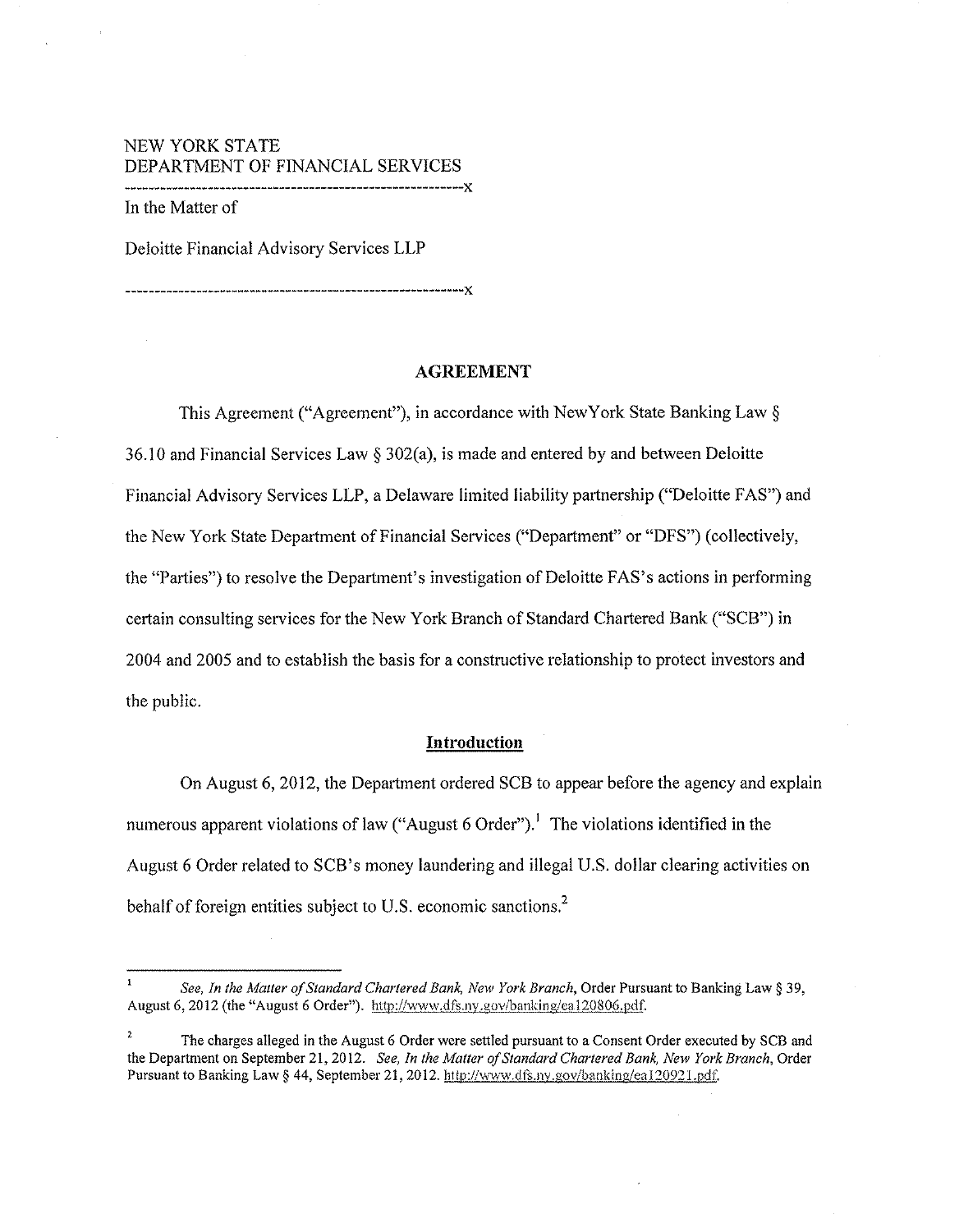Following the August 6 Order, the Department continued its investigation of Deloitte FAS's anti-money laundering ("AML") work for SCB. The Department collected and analyzed additional information, and took sworn testimony from members of the Deloitte FAS engagement team primarily responsible for the SCB project.

Now, having fully considered the evidence, the Department and Deloitte F AS agree that Deloitte FAS violated Banking Law§ 36.10 and Deloitte FAS's own policies by knowingly disclosing confidential supervisory information to SCB regarding other Deloitte FAS client banks.

Furthermore, by removing a recommendation regarding "cover payments" from its final report during the SCB engagement, Deloitte FAS did not demonstrate the necessary autonomy and objectivity that is now required of consultants performing regulatory compliance work for entities supervised by the Department.

The August 6 Order further stated that SCB's unlawful conduct was "apparently aided" by Deloitte FAS. Notwithstanding the conduct referenced above, the Department has found no evidence that Deloitte FAS intentionally aided and abetted or otherwise unlawfully conspired with SCB to launder money on behalf of sanctioned entities.

The Department and Deloitte FAS wish to establish a constructive relationship focused on protecting investors and the capital markets.

The Department and Deloitte FAS will work together to develop enhanced procedures and safeguards applicable to independent consultants in Department engagements that will address the issues identified during the Department's investigation of the SCB matter, and that will become the "gold standard" in conducting engagements with the Department.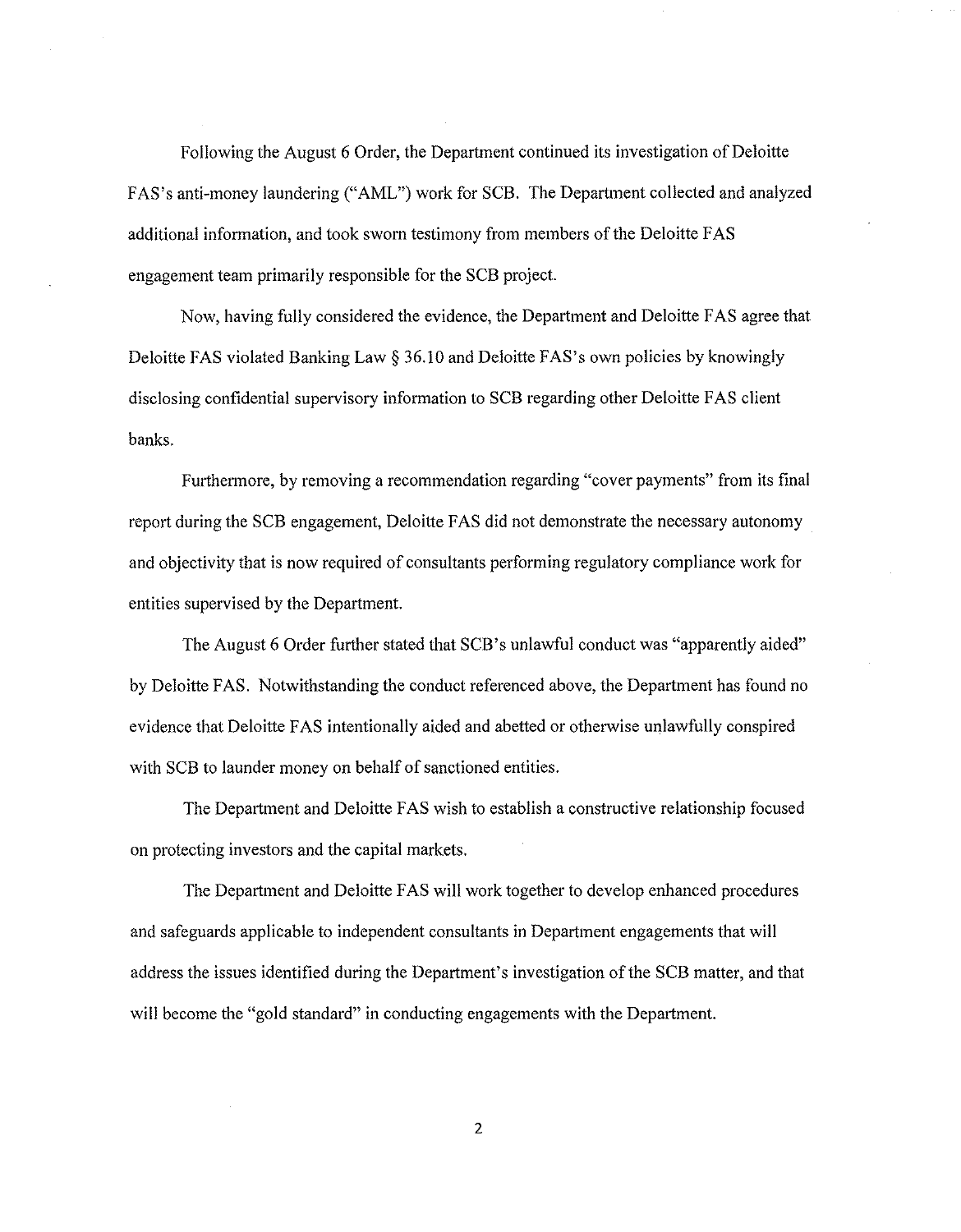ACCORDINGLY, in order to resolve this matter without proceedings, the Parties agree upon the following facts and settlement provisions:

#### **Factual Background**

I. On October 7, 2004, SCB executed a joint written agreement with the Federal Reserve Bank of New York (the "Reserve") and the New York State Banking Department (which subsequently became the Department), which identified several compliance and risk management deficiencies in the anti-money laundering and Bank Secrecy Act controls at SCB's New York Branch. The agreement required SCB to complete certain remedial actions, among them retaining a qualified independent consulting firm acceptable to the Reserve and the Department to conduct an historical review of account and transaction activity. The purpose of the review was to determine whether suspicious activity involving accounts or transactions at, by, or through the New York Branch was properly identified and reported in accordance with applicable suspicious activity reporting regulations ("Transaction Review").

2. On October 27, 2004, SCB formally engaged the predecessor entity of Deloitte PAS as its qualified independent consulting firm to conduct the Transaction Review.

3. On August 30, 2005, a senior member of the Deloitte FAS engagement team sent two consecutive emails to another Deloitte PAS engagement team member and an SCB employee. The SCB employee subsequently forwarded one of those emails to her SCB supervisor.

4. The emails attached copies of two transaction review reports that Deloitte PAS had previously performed for other client banks. One report contained an historical transaction review for suspicious activity- specifically, activity relating to U.S. dollar clearing and possible money laundering at the bank's New York branch. The other report involved also contained an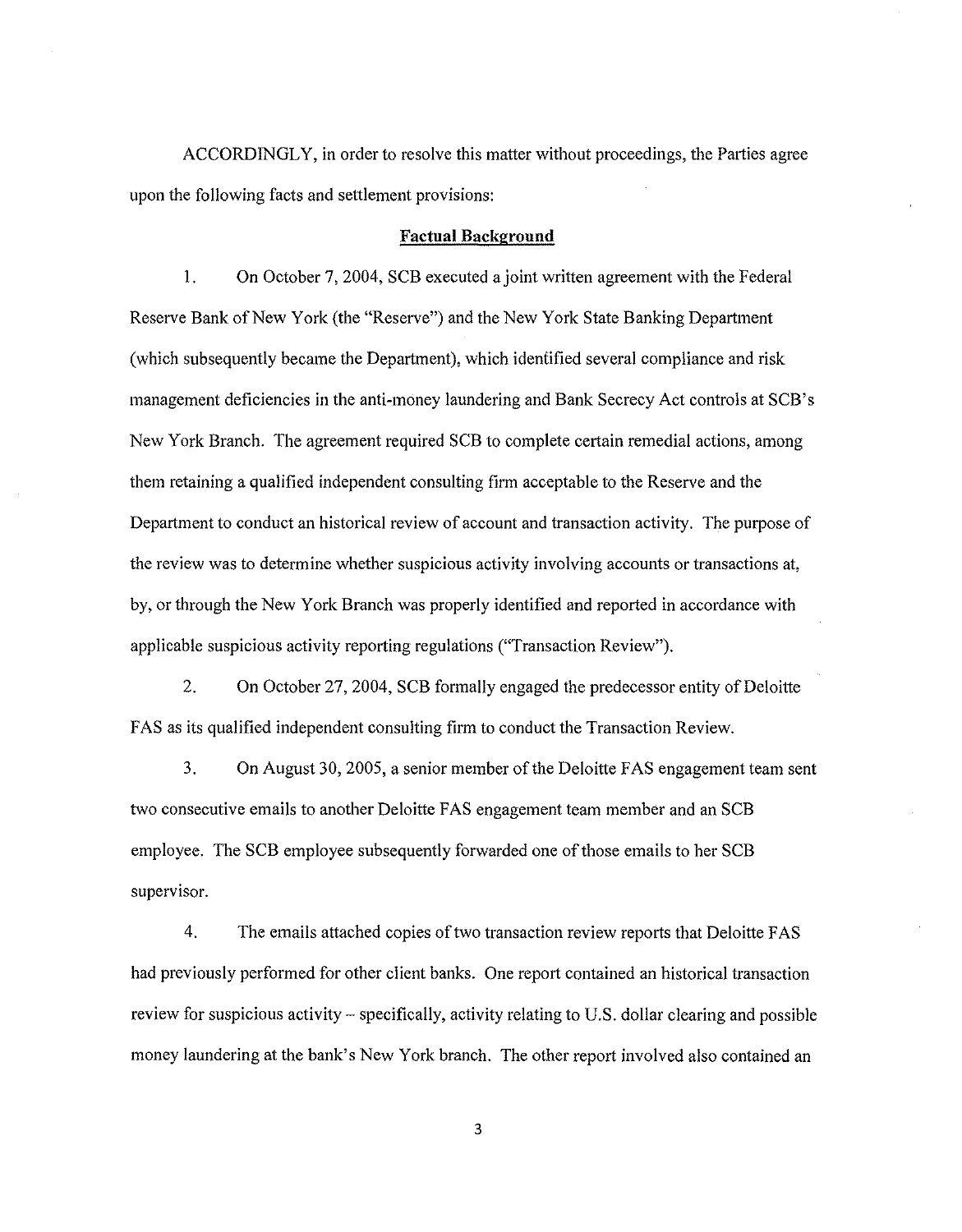historical transaction review for suspicious activity, but addressed cash transactions, sales of monetary instruments and funds transfer activity in the retail operations of that bank.

5. The emails suggested that the two other bank reports be used as templates for drafting the SCB final report. The emails also directed the Deloitte FAS and SCB engagement managers to compare the draft SCB report against confidential supervisory information contained in one of the improperly disclosed reports. Specifically, the Deloitte F AS and SCB managers were directed to cross-check the "bad guy/bad bank" lists contained in each report in order to match up individuals and institutions "as to whom suspicious activity reports may have been previously filed" and, thus, "put on the bank's enhanced due diligence or watch list."

6. Both reports contained confidential supervisory information, which Deloitte FAS was legally barred by New York Banking Law § 36.10 from disclosing to any individual or entity without the Department's prior authorization. Deloitte FAS was not authorized by the Department to disclose those two reports to SCB.

7. In early October 2005, Deloitte FAS finalized the draft Transaction Review report. One or more drafts of the Transaction Review report included a recommendation generally explaining how certain wire messages or "cover payments" used by the Society for Worldwide Interbank Financial Telecommunication message system could be manipulated by banks to evade money laundering controls on U.S. dollar clearing activities and suggesting the elimination or restriction of such payments.

8. Based primarily on SCB's objection, Deloitte FAS removed the recommendation from the written final report before the written report was submitted to the Department.

9. The Department has found no evidence that Deloitte FAS intentionally advanced SCB's unlawful conduct.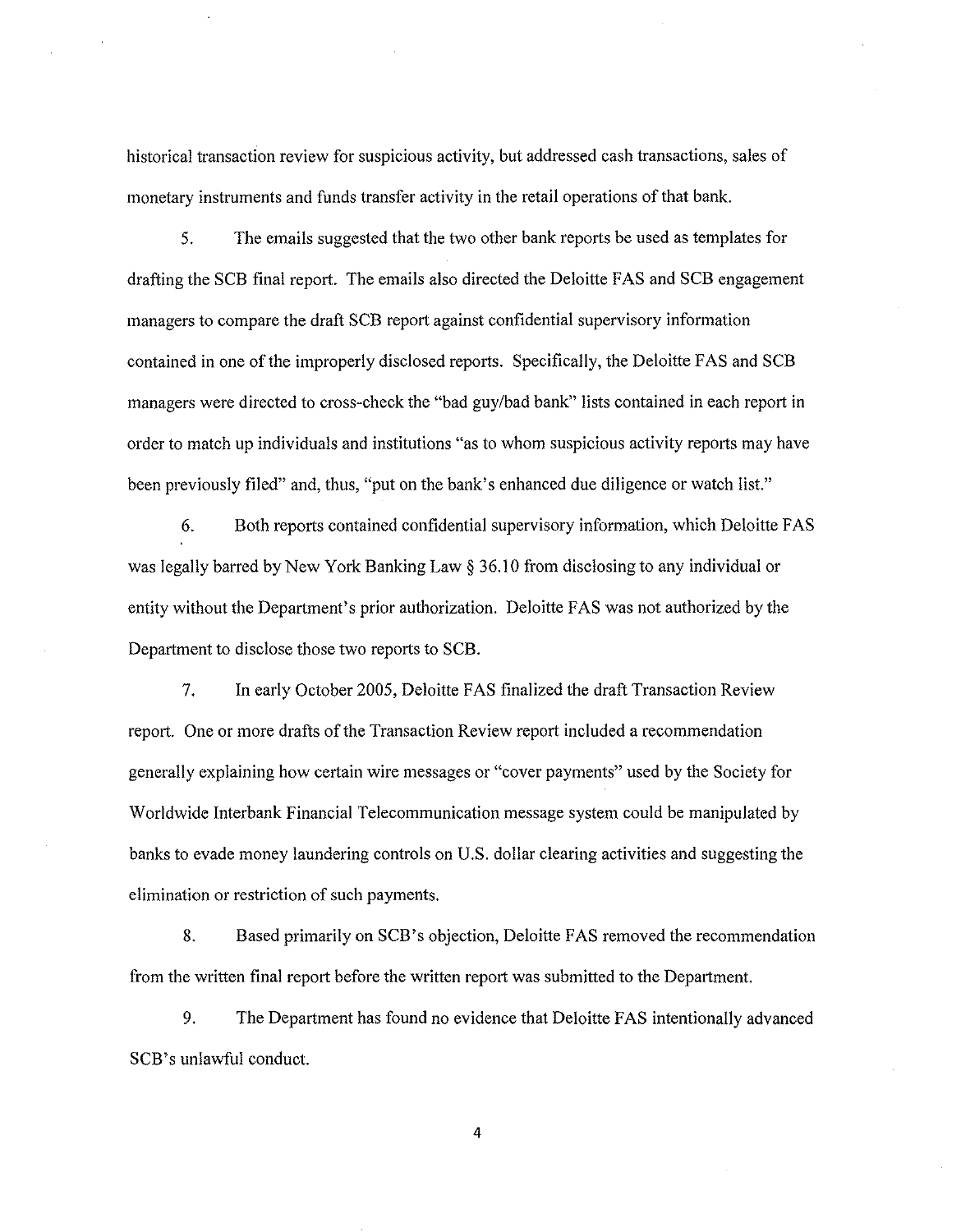#### **Settlement Provisions**

## **Monetary Payment**

10. Within five (5) business days of executing the Agreement, Deloitte FAS will pay to the Department ten million U.S. dollars (\$10,000,000). This payment represents in the aggregate the approximate amount of fees and expenses received by Deloitte FAS for its work on the Transaction Review and reimbursement to the Department for the costs of its investigation and for the costs to be incurred by the Department in connection with the development and implementation of the procedures and safeguards required by the Agreement.

#### **Practice Reforms**

 $\pm$ 

11. Deloitte FAS will establish and implement, as promptly as possible but in any event within twelve (12) months from the date of this Agreement, the procedures and safeguards for engagements set forth in Exhibit A, which are intended to raise the standards now generally viewed as applicable to independent financial services consultants. The specific design and implementation of these procedures are subject to such modification or refinement as may be agreed between Deloitte F AS and the Department on the basis of further analysis and experience. The Department and Deloitte FAS will meet at least monthly to discuss Deloitte FAS's progress in implementing these procedures and safeguards.

12. The Department intends to use these procedures and safeguards as the model for establishing the standards that will govern all independent consultants who seek to be retained or approved by the Department.

# **Voluntary Abstention From Department Engagements**

13. For one year from the date of this Agreement, while it develops and implements the best practices described above, Deloitte FAS will not accept any new engagements that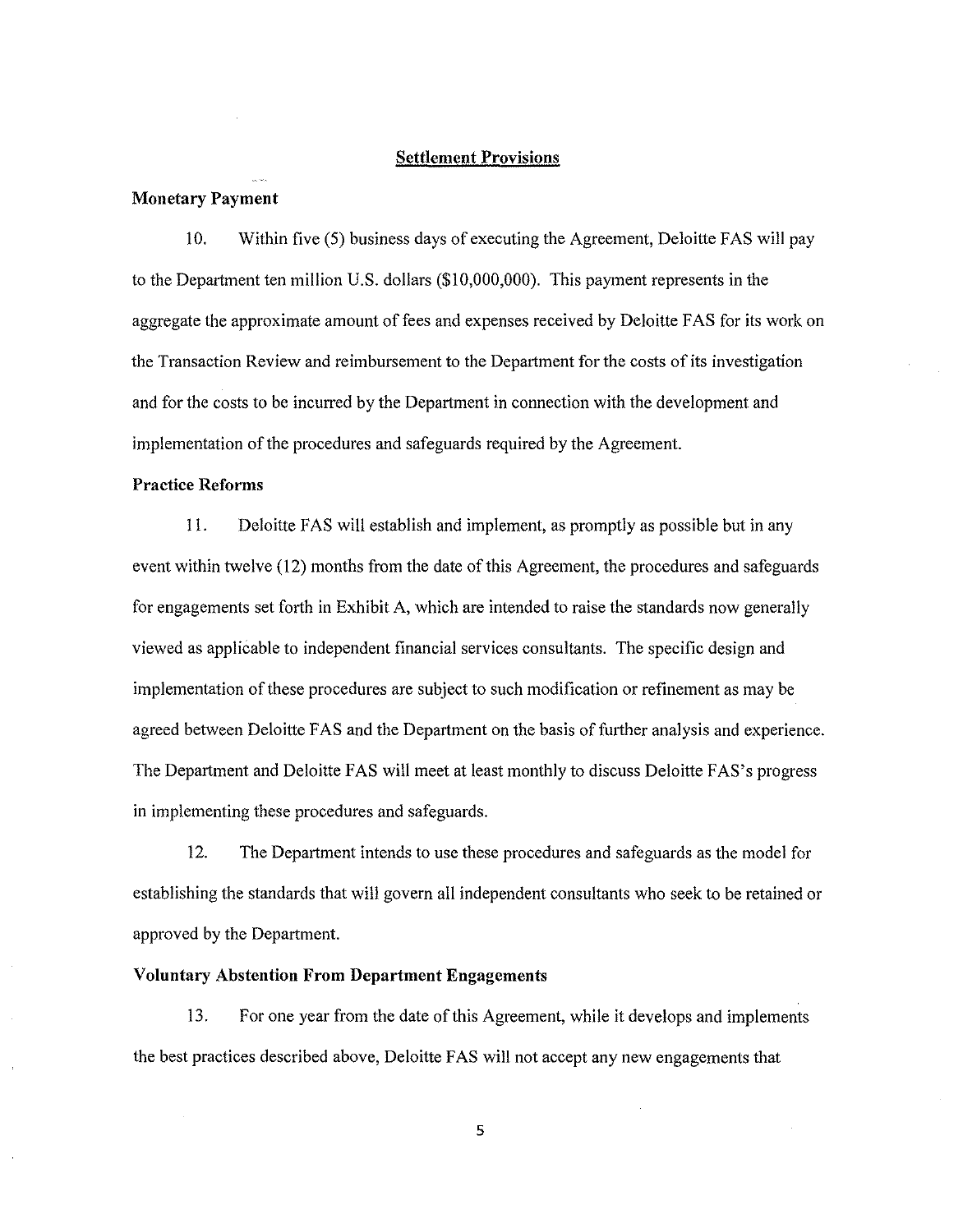would require the Department to approve Deloitte FAS as an independent consultant or to authorize the disclosure of confidential information under New York Banking Law § 36.10 to Deloitte FAS, provided, however, that after at least six (6) months from the date of this Agreement, the Department (in its sole and unreviewable discretion) and Deloitte FAS may agree to an early termination of Deloitte FAS's voluntary practice abstention if Deloitte FAS has established and implemented the procedures and safeguards set forth in Exhibit A.

### **Breach of the Agreement**

14. In the event that the Department believes that Deloitte FAS is in material breach of the Agreement, the Department will provide written notice to Deloitte FAS of the Breach and Deloitte FAS must, within ten (10) business days from the date of receipt of such notice, or on a later date if so determined in the sole discretion of the Department, appear before the Department to demonstrate that no Breach has occurred or, to the extent pertinent, that the Breach is not material or has been cured.

15. The Parties understand and agree that Deloitte FAS's failure to timely appear before the Department in response to a notice provided in accordance with paragraph 14 is presumptive evidence of Deloitte FAS's Breach. Upon a finding of Breach, the Department has all remedies available to it under the New York Banking and Financial Services Laws, including but not limited to an order pursuant to Banking Law § 36.10 and Financial Services Law § 302(a) barring regulated financial institutions from sharing confidential supervisory information with Deloitte FAS, and may use any and all evidence available to the Department for all ensuing hearings, notices, orders and other remedies that may be available under the Banking and Financial Services Laws.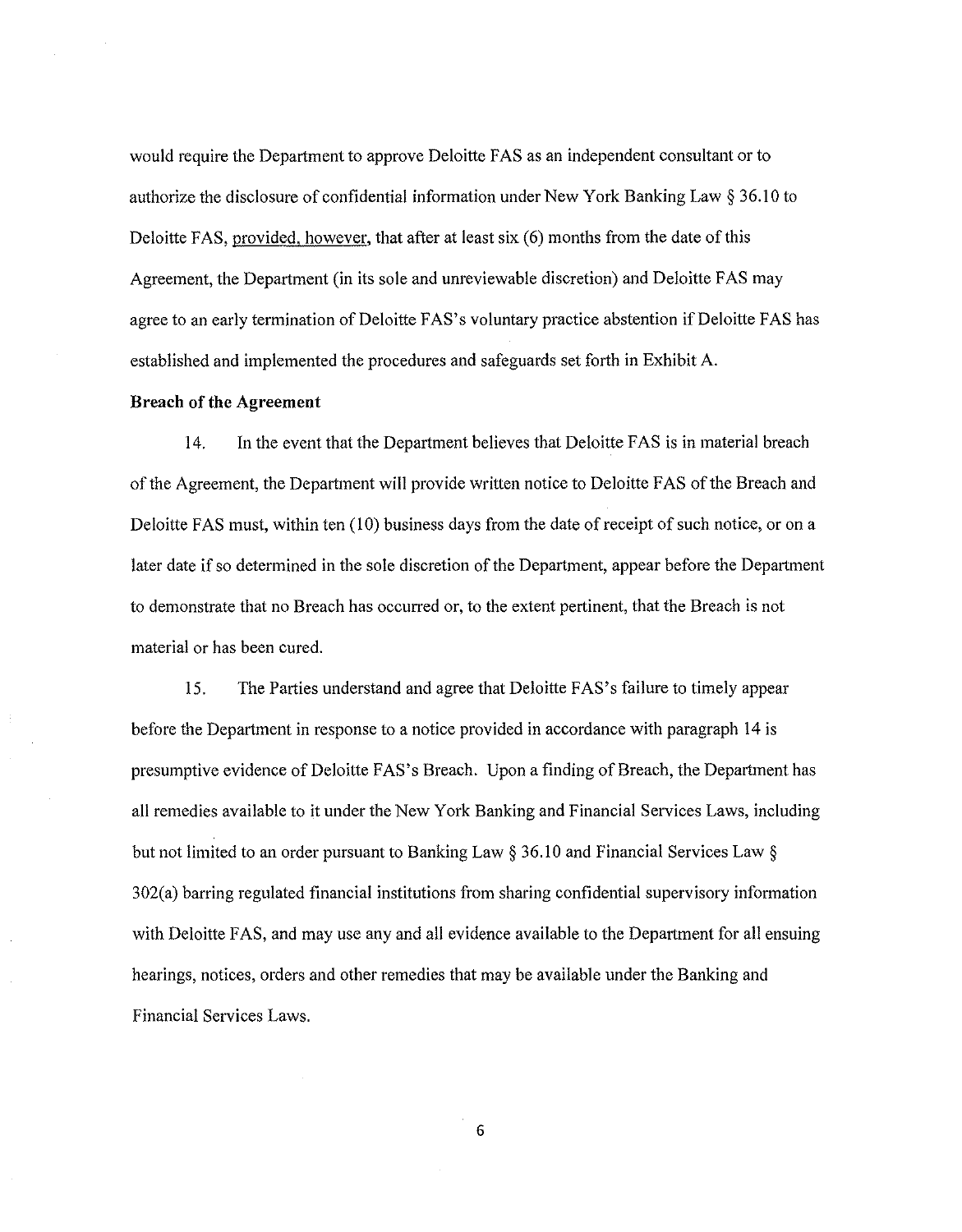### Waiver of Rights

16. The Parties further understand and agree that no provision of the Agreement is subject to review in any court or tribunal outside the Department.

#### Parties Bound by the Agreement

17. The Agreement is binding on the Department and Deloitte FAS, as well as their successors and assigns, but it specifically does not bind any federal or other state agencies or any law enforcement authorities.

18. No further action will be taken by the Department against Deloitte FAS or any of Deloitte FAS's past or present partners, principals or employees for conduct related to the Transaction Review, provided that Deloitte FAS complies with the terms of the Agreement. The Department will not consider Deloitte FAS's role in the SCB matter in determining whether to retain or approve Deloitte FAS as an independent consultant, or in authorizing the disclosure of confidential information to Deloitte FAS, in future engagements.

19. At the time Deloitte FAS has fully complied with the terms of the Agreement, the Department will confirm such compliance in writing and Deloitte FAS will be permitted to share the Department's written confirmation of compliance with prospective clients and other third parties.

20. This Agreement is not intended to affect engagements performed by any Deloitte entity other than Deloitte FAS. Neither the fact of this Agreement nor any of its terms is intended to be, or should be construed as, a reflection on any of the other practices of Deloitteaffiliated entities, including Deloitte & Touche LLP, Deloitte Consulting LLP, and Deloitte Tax LLP, or on the standing of those practices before the Department.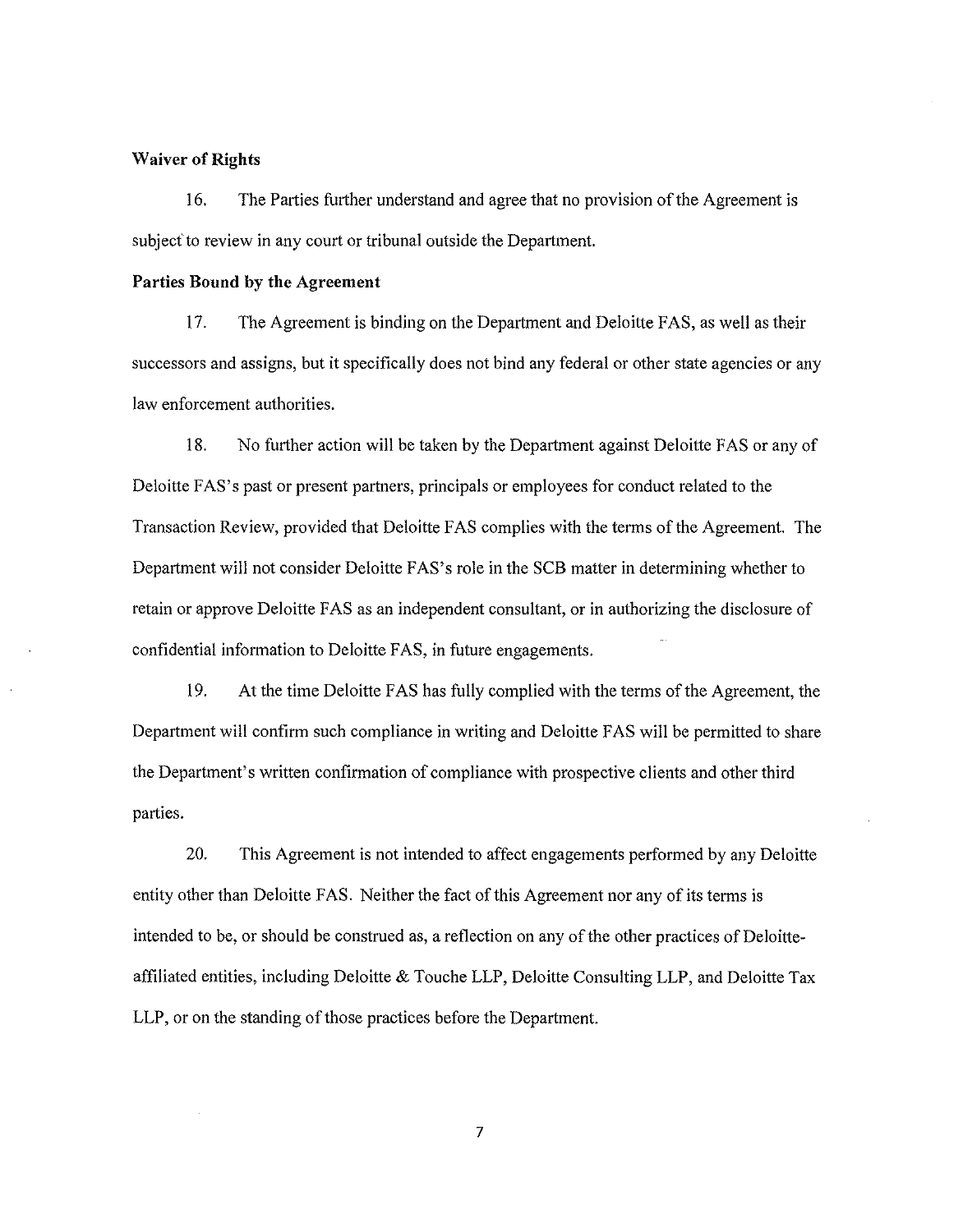# **Notices**

21. All communications regarding the Agreement shall be sent to:

#### Department of Financial Services

Daniel S. Alter General Counsel New York State Department of Financial Services One State Street New York, NY 10004

Gaurav Vasisht Executive Deputy Superintendent for Banking New York State Department of Financial Services One State Street New York, NY 10004

### Deloitte Financial Advisory Services LLP

David S. Williams Chief Executive Officer Deloitte Financial Advisory Services LLP 30 Rockefeller Plaza New York, NY 10112-0015

William F. Lloyd General Counsel Deloitte LLP 30 Rockefeller Plaza New York NY 10112-0015

Eric Dinallo, Esq. Debevoise & Plimpton LLP 919 Third Avenue New York, NY 10022

### **Miscellaneous**

22. This Agreement may not be amended except by an instrument in writing signed

on behalf of all Parties to this Agreement.

23. Each provision of the Agreement will remain in force and effect until stayed,

modified, terminated or suspended in writing by the Department.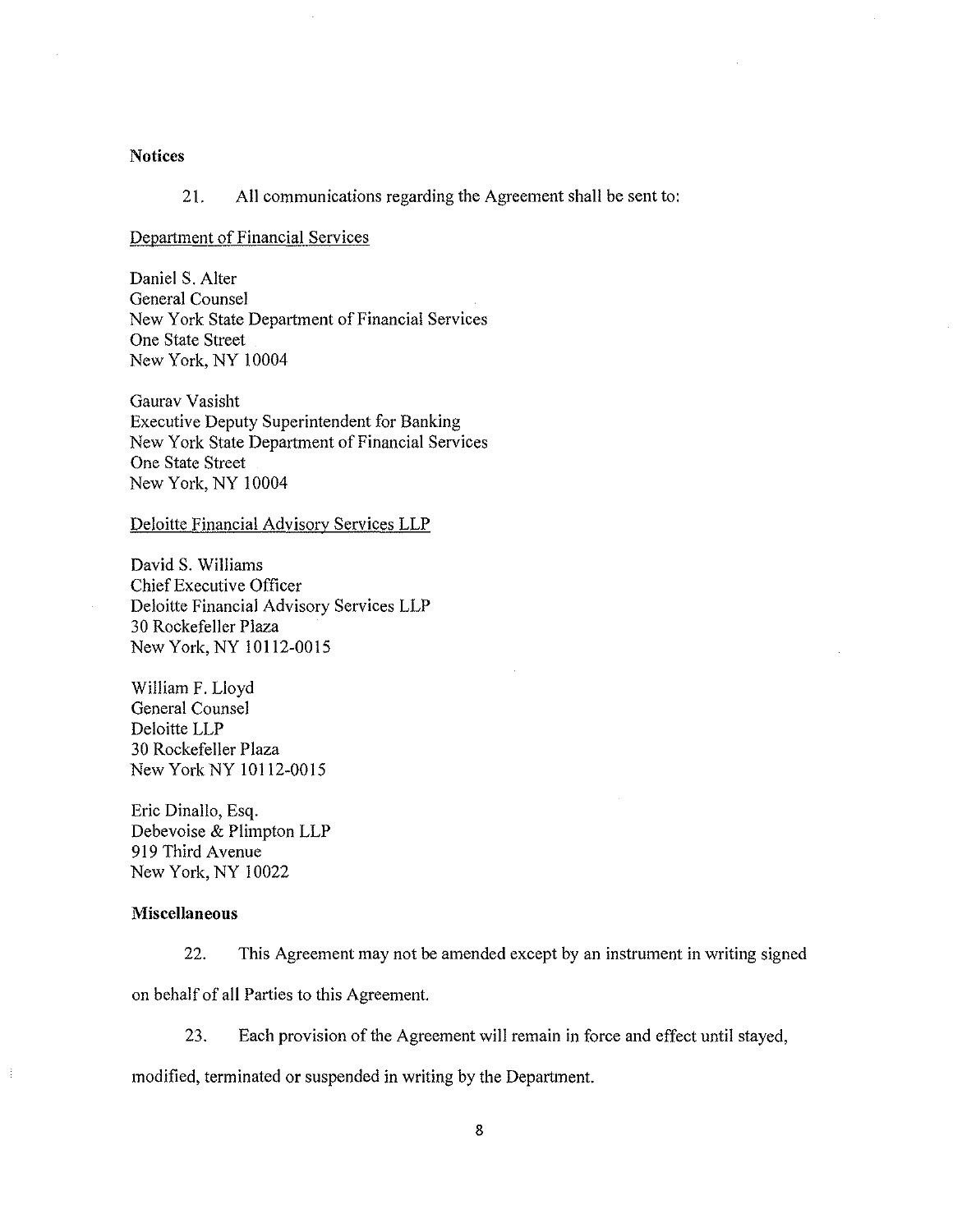24. No promise, assurance, representation, or understanding other than those contained in the Agreement has been made to induce any party to agree to the provisions of the Agreement.

25. Deloitte FAS shall, upon request by the Department, provide all documentation and information reasonably necessary for the Department to verify compliance with the Agreement.

26. This Agreement may be executed in one or more counterparts, and shall become effective when such counterparts have been signed by each of the Parties hereto.

IN WITNESS WHEREOF, the Parties hereto have caused this Agreement to be executed as of this  $\mathcal{L}$  day of June, 2013.

Deloitte Financial Advisory Services LLP

David S. Williams Chief Executive Officer

By

New York State Department of Financial Services

Benjamin M. awsky

Superintendent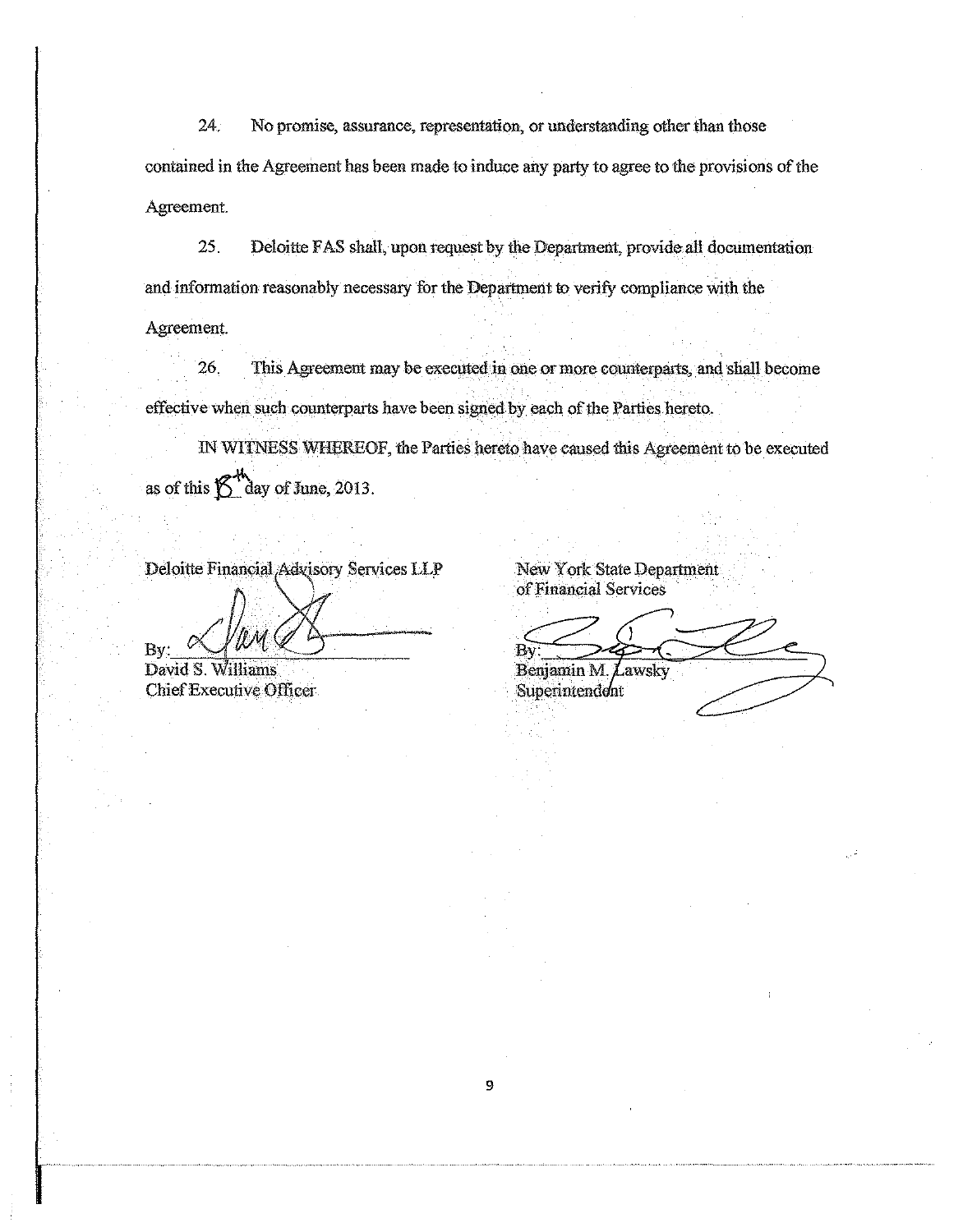# **Exhibit A New York Department of Financial Services Independent Consultant Practices for Department Engagements**

- When a firm is engaged by a financial institution ("Financial Institution") as an independent consultant (a "Consultant") pursuant to a Written Agreement, Consent Order or other type of regulatory agreement ("Consent Order") with the New York Department of Financial Services ("DFS"), the Consultant, the Financial Institution and DFS will adhere to the practices set forth below in order to provide DFS with better transparency regarding the work performed by the Consultant during the course of an engagement.
- The process by which DFS determines whether a Consultant engaged by a Financial Institution pursuant to a Consent Order is acceptable to DFS shall include disclosure by the Financial Institution and the Consultant of all prior work by the Consultant (not including non-U.S. member firms or non-U.S. affiliates) for the Financial Institution in the previous 3 years, subject to privilege and confidentiality constraints.
	- DFS shall directly contact the Consultant and the Financial Institution if it believes that any of the prior work may impair the Consultant's independence with respect to the services to be provided pursuant to the Consent Order.
	- Resolution of the issue shall be discussed among the parties prior to a final determination by DFS.
- The engagement letter between the Consultant and the Financial Institution shall require that although the Consultant may take into account the expressed views of the Financial Institution, the ultimate conclusions and judgments will be that of the Consultant based upon the exercise of its own independent judgment.
- The Consultant and the Financial Institution shall submit a work plan to DFS setting forth the proposed procedures to be followed during the course of the engagement and the proposed timeline for the completion of the work.
	- The work plan submitted to DFS by the Financial Institution and the Consultant shall, among other components, confirm the location(s) from which the transaction and account data planned to be reviewed during the engagement will be obtained, as applicable.
	- Any material modifications or additions to the work plan shall be submitted to DFS for approval prior to commencement of the modified or additional work.
- DFS and the Consultant will maintain an open line of communication during the course of the engagement.
	- DFS will identify key personnel at DFS with whom the Consultant will have ongoing contact. The Consultant shall do the same. The Consultant will notify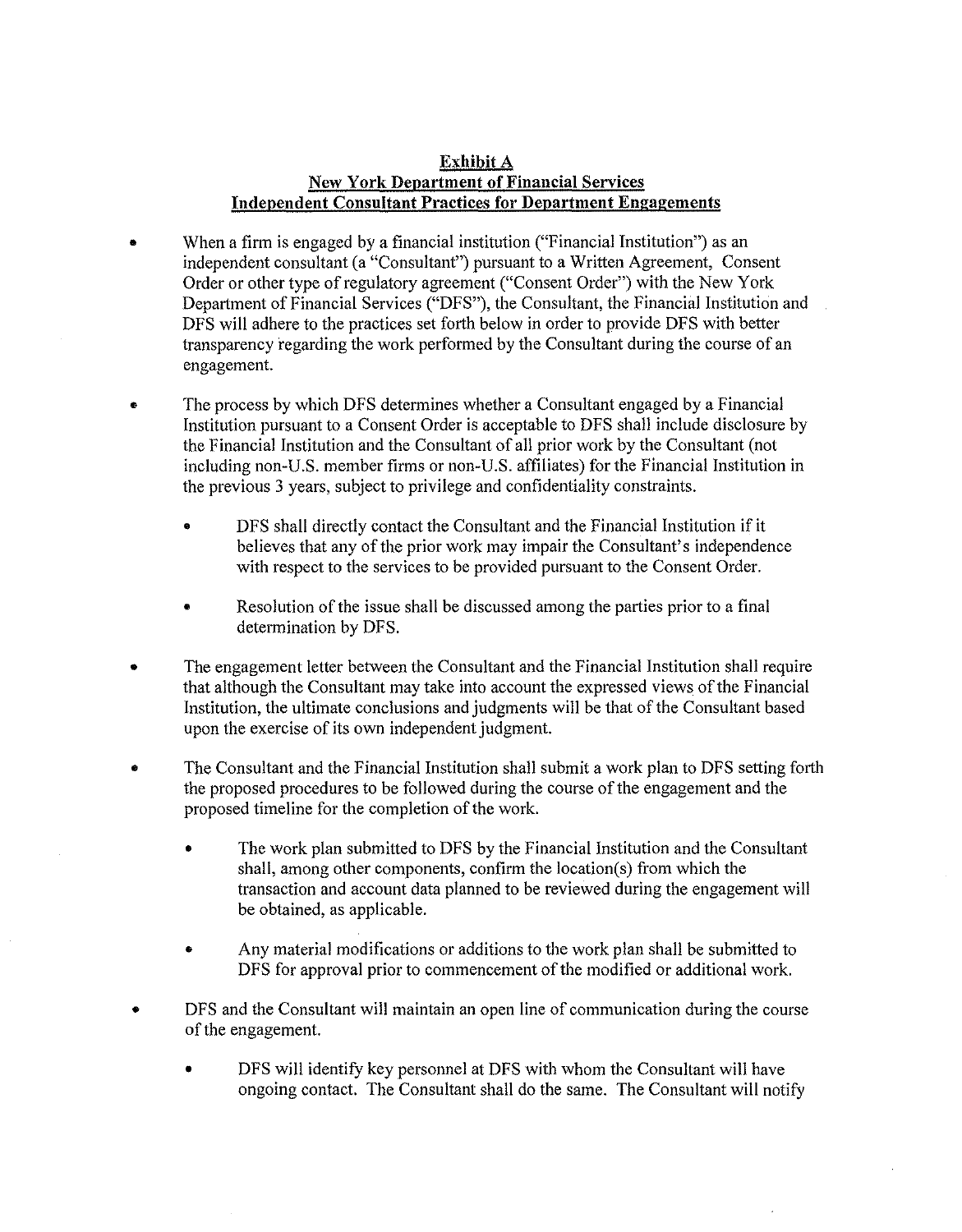DFS and the Financial Institution in writing should there be a need to make a change in the identity of any key personnel at the Consultant.

- The Financial Institution will consent that contacts between the Consultant and DFS may occur outside of the presence of the Financial Institution, during which information can be shared, including information regarding difficult or contentious judgments made in the course of the engagement. Such meetings shall take place on a monthly basis unless otherwise agreed among the parties.
- Should a disagreement about a material matter relating to the engagement arise between the Consultant and the Financial Institution during the course of an engagement relating to the work plan, a particular finding by the Consultant, the scope of the review, interpretation of the engagement letter, or the inclusion or exclusion of information from the final report, and the disagreement cannot be resolved through discussions between the Consultant and the Financial Institution, such disagreement shall be brought to the attention of DFS. Such a procedure should be memorialized in the Consent Order.
- The Consultant and Financial Institution shall maintain records of recommendations to the Financial Institution relating to Suspicious Activity Report filings that the Financial Institution did not adopt, and provide such records to DFS at DFS's request. The Financial Institution should consent to provision of such records to DFS in the engagement letter governing the project or such a requirement should be memorialized in the Consent Order.
- The Consent Order shall require that a final report be issued by the Consultant in an engagement. The Consultant may share drafts of the final report with the Financial Institution prior to submission. The Financial Institution shall be required by the Consent Order to disclose to the Consultant who within the Financial Institution has reviewed or commented on drafts of the findings, conclusions and recommendations to be included in the final report. The final report shall contain a listing of all of the personnel from the Financial Institution made known to the Consultant who substantively reviewed or commented on drafts of the findings, conclusions and recommendations to be included in the final report.
- The Consultant shall have in place policies and procedures designed specifically to maintain the confidentiality of bank supervisory material, which would provide, among other things, that such material would not be shared with anyone who was not authorized by law or regulation to receive such material.
- The Consultant shall develop a comprehensive training program regarding the requirements of New York Banking Law  $\S 36(10)$  governing confidential supervisory information, and shall provide such training to all of its partners, principals and employees assigned to engagements in which it is expected that the Consultant will have access to materials covered by New York Banking Law§ 36(10).
- Deloitte FAS shall draft, in consultation with DFS, a handbook providing guidance as to what materials are covered by New York Banking Law  $\S 36(10)$  governing confidential